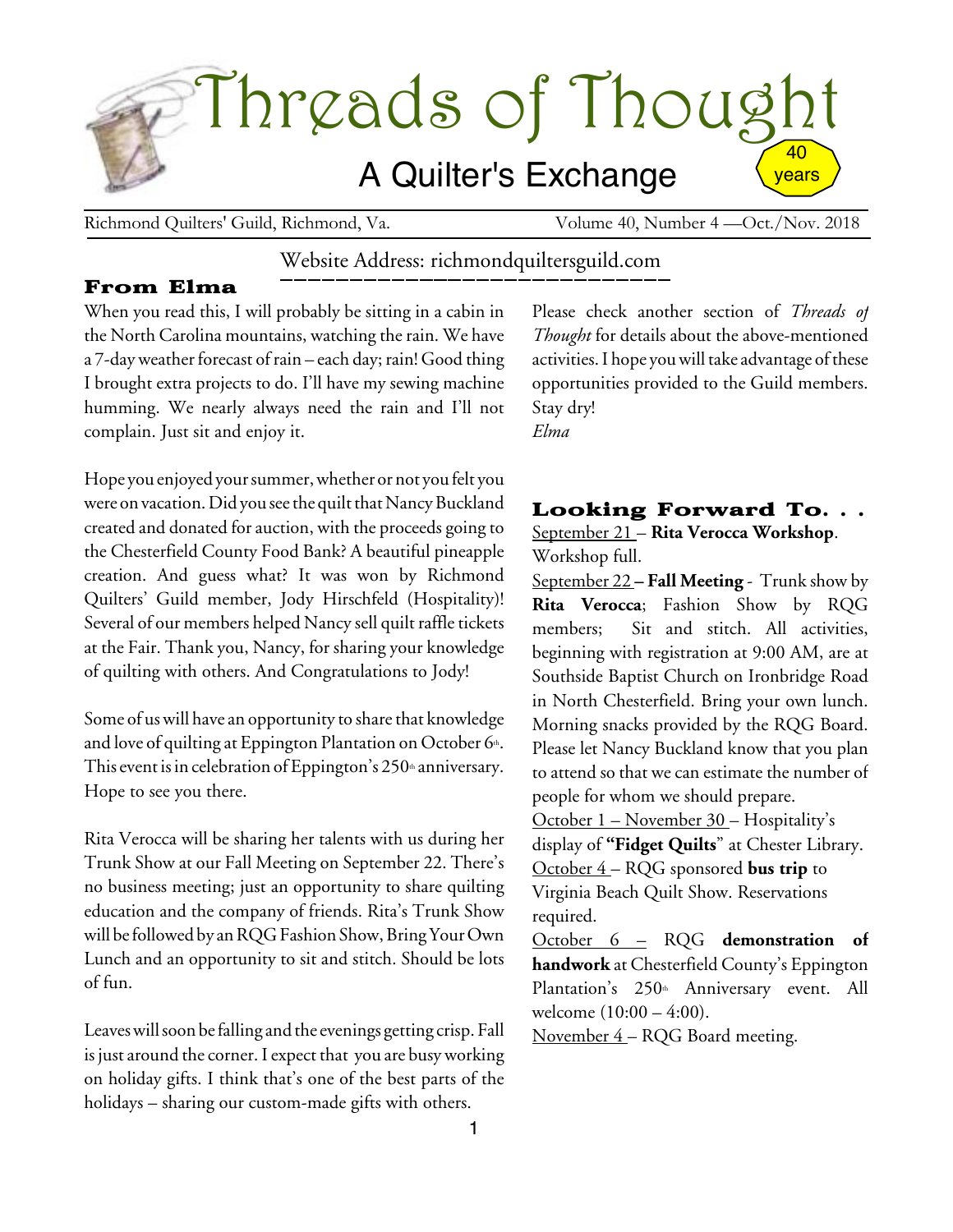# Announcing the Fidget Quilt Exhibit

The Hospitality Chapter will present "Focus on Fidget Quilts" at the Chester Public Library, 11800 Centre St, Chester, from October 1 through November 30. This exhibit will be part of the library's Brain Health Awareness program. The fidget quilts, made and donated by Hospitality members, will be given to Alzheimers Association, Greater Richmond, at the conclusion of the exhibit. There is a delightful poster included in TOT and also posted on our website, advertising the exhibit. Please feel free to print a copy and post it in any neighborhood gathering place you frequent.

Thiswill be a great opportunity to promoteRQG, including a brief history, mission statement, and a list of supported charities for all chapters. Our handy Guild bookmarks listing chapter meeting times and locations will be available to members of the public. We hope this will bring us all some new members, as well as giving the Guild a bit of publicity. Come on out and see the exhibit! (And remember, The Busy Bea is right down the street from the library!)

The Hospitality Chapter wishes to express our gratitude to members from other chapters who helped with this effort, as well as to Cathy Chase at Busy Bea for helping us promote the exhibit. *Thank you!! Sharon Gallegos*



# TOT Deadline

The next issue of Threads of Thought will be the December/January issue. How quickly the year has flown by! The deadline for this issue will be **November 10.**

Threads of Thought is published 6 times a year by the Richmond Quilters' Guild. Send news items, inquiries, advertisements and suggestions to the editor, Ann Shibut, at 804 Derby Drive, Richmond, VA 23229 *or* use e-mail: ashibut@comcast.net. Telephone: 741-1374 or cell, 276-591-8546. Newsletter deadline: 2nd Monday of the month. For changes of address please notify your chapter treasurer.

|                       | <b>Richmond Quilters' Guild Officers</b> |                      |  |
|-----------------------|------------------------------------------|----------------------|--|
| President             | Elma Cooper                              | 320-8773 or elmacoo  |  |
| <b>Vice President</b> | Debbie Quitiquit                         | 749-3470 or quitiqui |  |
| Secretary             | Anne C. Wright                           | 520-1426 or anneqlt  |  |
| Treasurer             | <b>Shawne Kaeser</b>                     | 530-3443 oe sjkaese  |  |
| Asst. Treas.          | <b>Sharon Gallegos</b>                   | 382-7536 or sgg777   |  |
| Prog. Chair           | Nancy Buckland                           | 347-7674 oe L2Quil   |  |
| Asst. Program         |                                          |                      |  |
| Web-masster           | Marina Hernandez                         | rvaguild@gmail.con   |  |

 $320-8773$  or elmacooper @gmail.com 749-3470 or quitiquilt@hotmail.com 520-1426 or anneqlt@aol.com 530-3443 oe sjkaeser $@$ comcast.net  $382-7536$  or sgg $7777@a$ aol.com 347-7674 oe L2Quilt@hotmail.com rvaguild@gmail.com

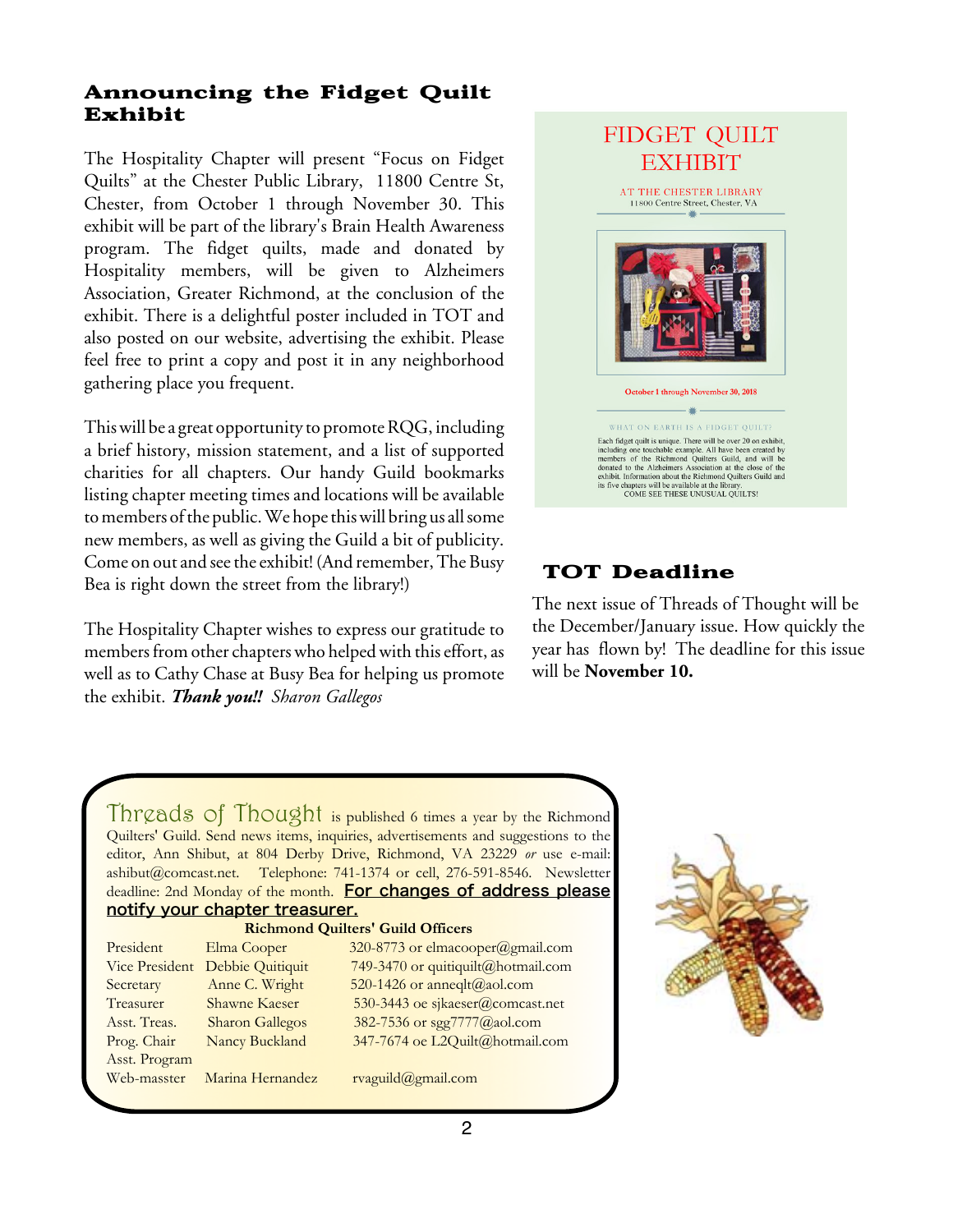# **Board Meeting Minutes** Richmond Quilters' Guild August 19, 2018 3:00PM

Bon Air Christian Church, Bon Air, VA

President ElmaCooper welcomed members and a quorum was confirmed. The attendees approved the previous boardmeetingminutes as published in the*Threads ofThought.* TheTreasurerreported aRQG checking account balance of \$8,980.89 and a quilt show account balance of \$12,467.62.

Elma and Treasurer Shawne Kaeser reviewed the financials and reported a successful Tuckahoe Tea and Quilts event with a profit of \$882.18. The weather was good, the attendance was good, the food was good. Deborah Pinion (and family) did an excellent job organizing the event; the raffle quilt that Deborah put together was also a success. A very nice "Thank You" note was received from Mr. Thompson from Tuckahoe Plantation; they wish to make this an annual event.

#### **Chapter Reports**

**Bits & Pieces** – Susan Cook -The chapter recently had their summer potluck dinner, programs are continuing to be provided by members and charity project including pillowcase are continuing.

**Crazy Quilters** – Deb Bosse – The chapter had a program titled "What's Your Angle" with Lee Taylor and a wallet program by member Linda Barker. There was no July meeting and a potluck dinner/yard sale was held in August. In September, a program on bobbin lace will be presented. The monthly miniretreats continue on Thursday, Friday and Saturday (the second Saturday weekend) and the retreats are open to the guild.

**Hospitality** – Dorothy Griffith – The chapter is working on their December Bazaar including goody baskets. The Arts Acquisition Committee at the VA Treatment Center for Children is looking for a display of artwork as part of a possible permanent display. The chapter is also making quilts for the visually impaired, i.e. tactile quilts and learning how to prepare weighted quilts. There was a question as to whether the guilds insurance covers the donated quilts; it does. There will be a display of "Fidget Quilts" that can be used for Alzheimer patients at the Chester library during October and November. **James River Heritage – Liz Bradshaw** – In August, the chapter completed their annual quilt-a-thon/ pizza dinner. Projects are underway forthe SpringMeeting including favors and centerpieces. Amystery quilts is also ongoing with chapter members

## **Piecemakers** – No Report

## **Committees**

-**Audit Committee** - Elma Cooper - the audit of the 2017-2018 financial records was completed and all was found in order

-**Programs** - Nancy Buckland –

Othe September Fall Meeting will present a Trunk Show by Rita Verocca on the 22<sup>nd</sup> at Southside Baptist Church; a member's fashion show is planned if at least a dozen participants reach out to Nancy Buckland. The workshop on the  $21<sup>*</sup>$  is full with a wait list started.

othe Spring Meeting is scheduled for March 23 and will feature Mary Kerr from Northern Virginia. Therewill be a 1-hrlecturewith aworkshop in the afternoon. Alikely programis "Wonky Stars-Old Things Become New Again". She is a humorous speaker and can take 20-30 in her workshop. Her fees are \$400/lecture, \$450/workshop and \$0.57/mile for travel.

o**Tea At Tuckahoe** – Elma Cooper – Since both the Guild and Tuckahoe would like to make fund-raiser an annual event, there is a need to formalize the raffle quilt donation since this raffle is

minutes continue on the next page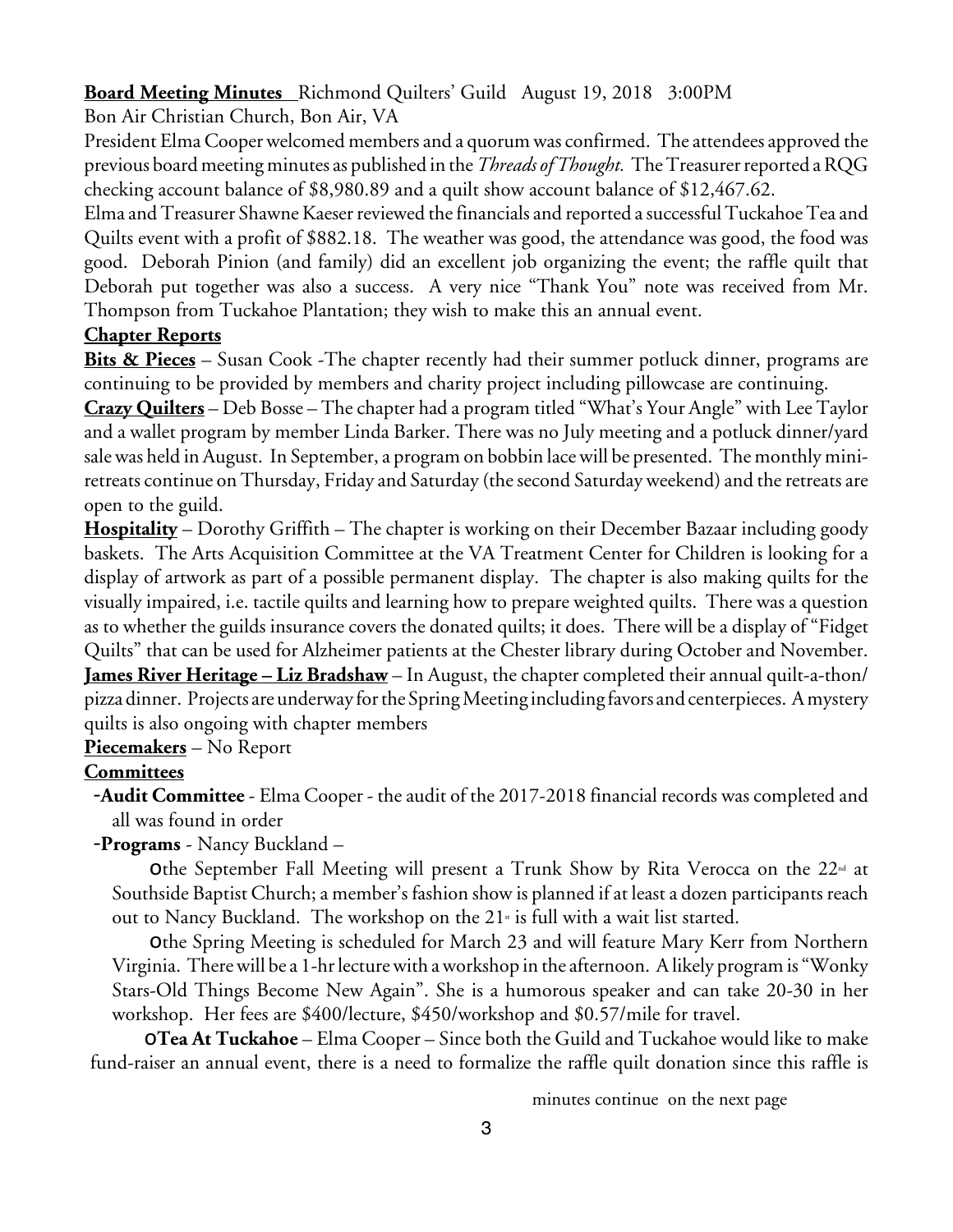responsible for a large part of the funds raised. Each chapter would be responsible in rotation for viding a quilt to be raffled. Since alphabetically Bits & Pieces is the first chapter, they will be responsible the quilt supply in Spring 2019; at least a full/queen sized quilt is desired. A motion was made/seconded passed to provide the quilt. Additional discussions ensued about chairperson and advertisement needs. the intent is to limit it to 150 people. Elma indicates that she (and others) will meet with Rita from :kahoe.

o**Guild Quilt**/**Lifetime Quilt**– Debbi Quitiquit – the Guild quilt does not represent the current se-up of the guild and the lifetime membership quilt is out of space on the front for additional members. er several different discussions, it was decided that the dates for each chapter would be added to the Guild ilt, including those chapters that no longer belong to the Guild. All names will be removed from the rent Lifetime Members quilt. The names will be re-entered in chronological order from the first year to e, in rows. All names will be embroidered in the same font so that they will match. A number of fabrics be purchased for use as background for each name. The fabrics will remain with the banner to be used ater years. Debbie indicated that Linda Barker can embroider/digitize the names.

o**Nominating Committee** – Elma Cooper – a volunteer from each chapter is needed to form the ninating committee for the guild officers; nominees will be for President and Vice-President. Please vide Elma with the volunteer's name so she can reach out to them.

o**Quilt Show 2020** – Elma Cooper – Feedback is needed as to whether or not to have a show. It is t of work but is does fulfill part of our mission by being a good educational venue to share quilting. Many stions are yet to be answered including documenting what has been done in past years to host a show. ia asked attendees to discuss whether to have a show at their chapter meetings. Displaying at the State was discussed.

o**Eppington Plantation** – Elma Cooper – the guild has been invited to demonstrate hand quilting  $\omega$  tober 6<sup>th</sup> at Eppington from 10-4; an inside venue has been requested. Volunteers are needed.

o**Mid-AtlanticChallenge** – Sharon Gallegos is chairing this " 'Til theCowsCome Home" event; the is 36"x36".

Elma announced that the remaining board meeting are scheduled for November  $4<sup>th</sup>$  and March 10<sup>th</sup>. The meeting then adjourned.

*Anne C. Wright,* Secretary

#### Virginia Quilt Museum's New Curator

The Virginia Quilt Museum is welcoming Hannah Facknitz as their new curator. Hannah graduated magna cum laude from James Madison University in May 2018. She received a Bachelor of Arts in history with distinction, having completed a senior thesis awarded the Phi Kappa Phi Best Thesis Award for JMU. Her research focused on the indigenous experience in the nineteenth century as well as technology, labor, and racial histories of North America. Throughout her undergraduate career, she presented research nationally and internationally in places like Oklahoma, New Mexico, and Hiroshima, Japan. Arts and crafts have long been a passionof hers, and sheranher owncrafting businessforseveral years during a hiatusfromcollege. Sheis a lifelong resident of Harrisonburg, and has a deep love for the local community. Her hobbies including excessive reading and spending inordinate amounts of time snuggling her fifteen year old puppy, Rufus. We are excited to have Hannah as part of the VQM team and look forward to her contributions in the future!

(From the Va. Quilt Museum "September News & Notes")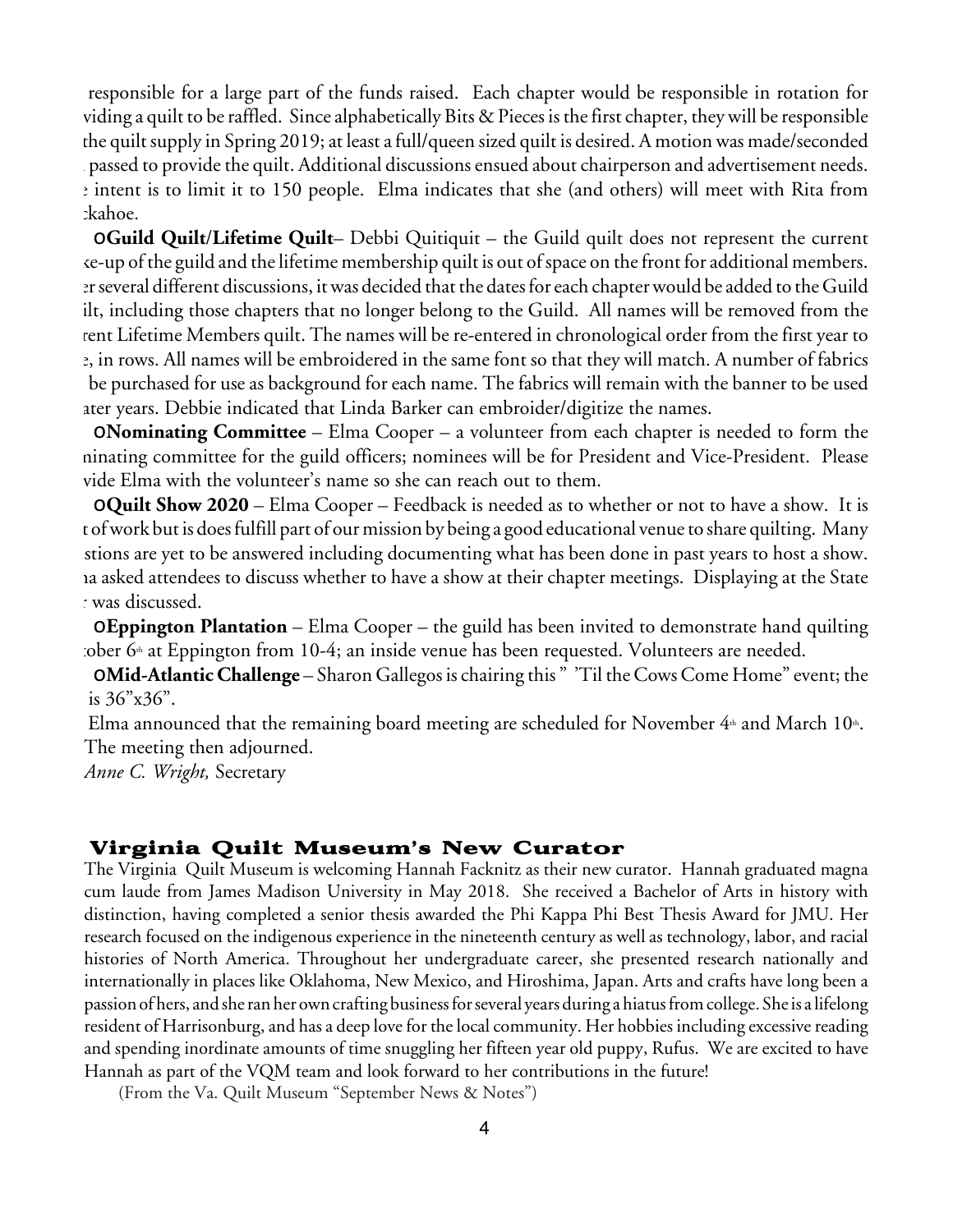# Quilt Raffle Results

Nancy Buckland annually donates and raffles off a quilt at the Chesterfield County Fair to benefit the Chesterfield Food Bank. She asked Guild members to help her man the booth at the Fair, and this year Guild member Jody Hirschfeld won the quilt!

We raised \$1568 for the Chesterfield Food Bank. I presented the check to Kim Hill, Director of the Chesterfield Food Bank. Nancy thanks all her friends who helped with this effort. "I could not have done it without your help." *Nancy Buckland*







Nancy presents the check to Kim Hill, Food Bank director.

At left, Jody with her new quilt

## New Mid-Atlantic Challenge

Richmond Quilters' Guild has been invited once again to participate in a guild wide challenge for next February's Mid-Atlantic Quilt Festival. We are excited about this opportunity and are looking forward to many of you participating in the challenge. Next year'sthemewill be**'TillTheCowsCome Home.** Your entry can be whatever comes to mind when you think of cows. Your cows can be realistic or whimsical, a play on words, the sound "moo" or whatever comes to mind relevant to the theme. Get busy thinking about your entry and submit your form to participate no later than November 20, 2018. If you have questions you may direct them to Sharon Gallegos..

The form for entry can be found on page 8 and more contest rules and desigm ideas are on page 9. Both are also on the Guild website. *Sharon Gallegos*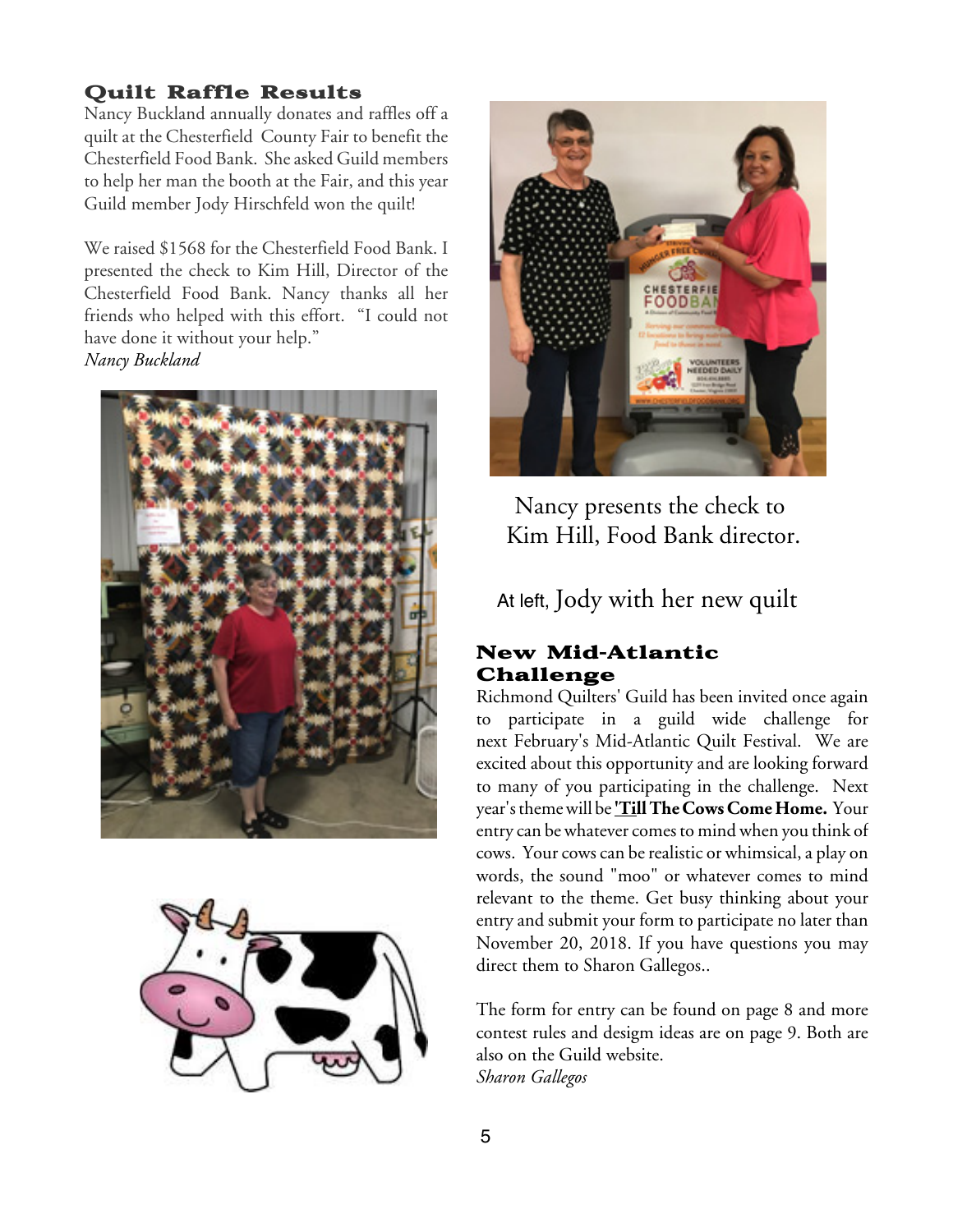# Chapter News

#### Bits and Pieces

Bits & Pieces will meet at 7:00 p.m. on Tuesday, October 9th at the Laurel Hill United Methodist Church in Varina. Sue Rainey will be our program host with a fun and easy



technique for making "Basket Blocks". Please bring any completed pillow cases and charity items. Don't forget Show n' Tell!

Bits & Pieces will meet at 7:00 p.m. on Tuesday, November 13th at the Laurel Hill United Methodist Church in Varina. Marguerite Harkness will be our program host with "3D Snowflakes" just in time for winter! Please bring any completed pillow cases and charity items. Don't forget Show n' Tell! *Anna Williams*

# Hospitality

Hospitality Chapter meets for social time at 9:30 on the first Wednesday of the month at Community of Grace Church, 2240 Cranbeck Road. The business meeting begins at 10:00 followed by a program and Show & Tell from members. Visitors are welcome.



Wool appliqué has grown in popularity over thelast few years and in October we welcome Beverly Spivey, who will have you enthusiastic about beginning your own wool appliqué project. Beverly is self taught and makes beautiful wool appliqué table runners and many other projects with wool. She will present a trunk show of her work and nspire you to give wool appliqué a try if you haven't explored this versatile and fun technique before. Quilters can expand their repertoire of hand appliqué working with wool and gain new skills that can be incorporated in to many types of projects.

In November we are excited about our program presented by Pat Brunette. She is a talented designer of numerous landscape quilts and the annual Row by Row's for Lib's Place in Rice, VA. Showcasing her designs, Pat will share her tips and ideas that we can use in designing our own landscape quilts. Pat's ability to

makelandscapes cometo lifewith great contrast and interest will surely make for an interesting program.

Hospitality members are very busy preparing for a Christmas Bazaar to be held at Community of Grace Church during their December meeting. There will be lots of great items for sale that will make a very special Christmas gifts for many on your list. Members have already turned in many great items and we're looking forward to having a large variety for all age levels. for sale Proceeds will go to support future Hospitality programs.

#### *Sharon Gallegos*

# James River Heritage

With the end of summer and start of school we are looking forward to the exciting things coming up this fall.



The James River Heritage Quilters will be having their first Quilt In retreat September 15th, we are hoping this will be the first of many. We will be seeing many of you at the Fall Meeting the next weekend.

In October we are having members giving the program by giving "Tips, Tricks, and Techniques ".

November we will be having Our Annual Auction with Lisa Adams as our auctioneer. All members will be bringing hand made items for auction. Please come out to help support us and pick up some wonderful items for gifts or something for yourself!

Debbie Quitiquit

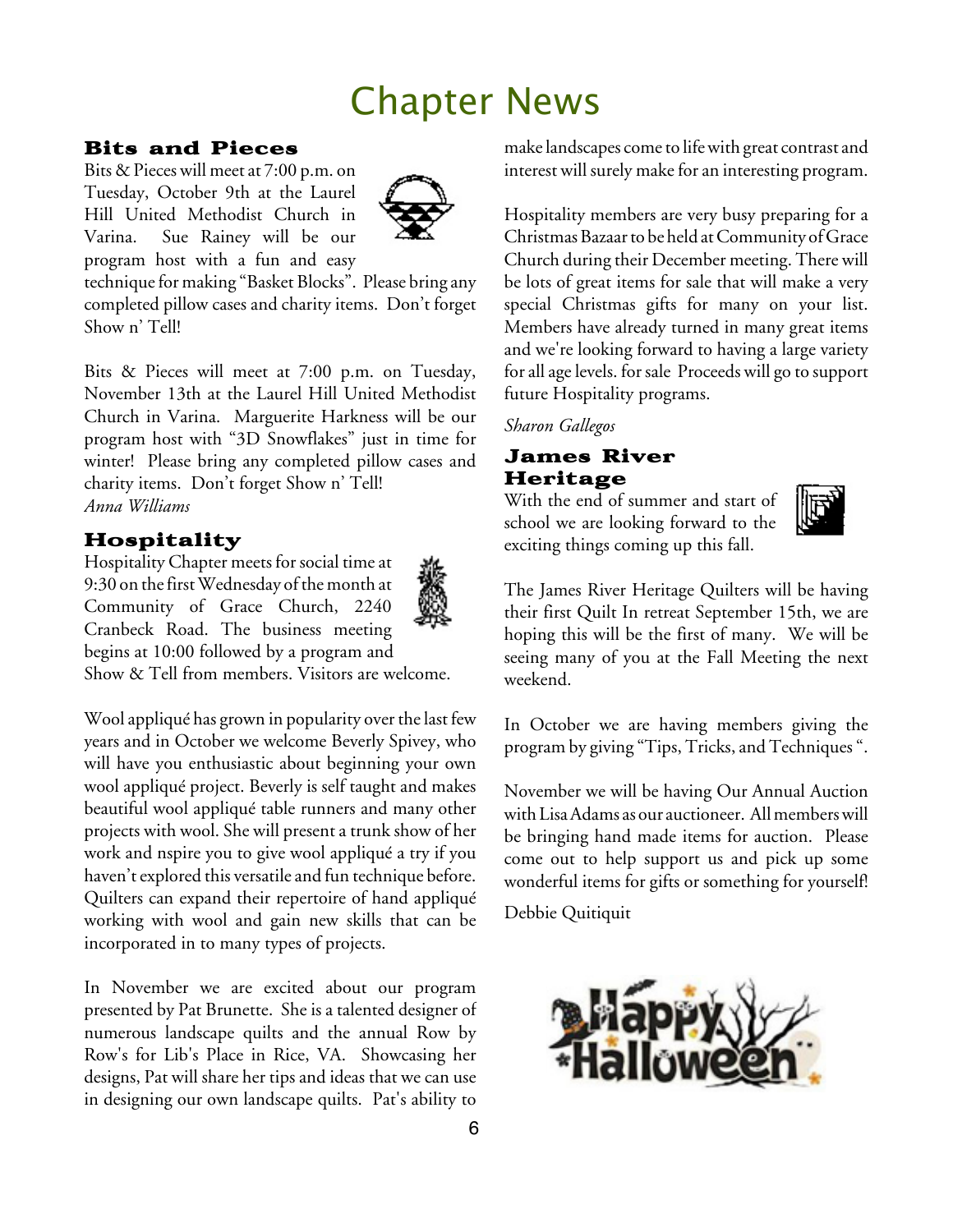# Chapter News

# Piecemakers

The Piecemakers chapter of the Richmond Quilt Guild meets on the second Wednesday of each month at the New Bethesda Baptist Church in Mechanicsville. Social timestarts



at 9:30 a.m. and the meeting begins at 10:00 a.m.

The program for October is by Sherry Whitford. She will present her originally designed "Birth Of A Sampler" quilt. I am looking forward to seeing her quilts, hearing about the design process and her inspirations.

The program for November will be presented by Chandra Parker of the Central Virginia Modern Quilt Guild. Her presentation is "What Is Modern Quilting." We'll learn more about modern quilts and another local quilt guild.

Reminder: Each month on the third Friday there is an open sew day for all chapter members to come and sew on whatever you want and enjoy the fellowship of other quilters. It is a great opportunity to get to know more of your guild members. Hope to see you there. Sewing starts at 9:30 a.m.

# Crazy Quilters

Crazy Quilters will meet on Tuesday, October 2, beginning at 7 p.m. at the Mechanicsville Presbyterian Church, corner of Atlee Road and Signal Hill road. Our program that evening will be



a demonstration by the program committee of embroidery stitches on wool — small kits and instructions for embroidery stitches will be provided.

Our November meeting on November 6, beginning at 7 p.m., will also be at Mechanicsville Presbyterian Church. The program will be a presentation by Durwood Dommissee, Professor Emeritus, Communication Arts and Design Department of VCU, and and accomplished artist of landscapes in oils. He will talk to us about color theory (hue, value and tone). Some of us have heard his presentation before and it is extremely insightful. Please join us for his entertaining and enlightening program.

*Deb Bosse. (and Katia Simmons)*

#### *Tammy Weston*, Programs

## New Exhibits at the Va. Quilt Museum

Beginning September 18 the following exhibits are open for viewing.:

- 1. Mountain Mist Quilts; 20th C. Favorites. Curated by Neva Hart
- 2. American Quilt Study Group Basket Quilts. 25 quilts inspired by a 19th C quilt, quilt top, or block with one or more baskets.
- 3. Sacred Threads. Curated by Sanah Entsminger. An international exhibit of quilts with themes of spirituality, joy, inspiration, peace, grief, healing.
- 4. Treasures From the Vault:This is My Name. Curated by Gloria Comstock. Rare signature quilts from the museum collection.
- 5. Vive La Difference by the Apple Valley Needle Threaders, Berryville, VA. Curated by Nyra White and Pam Pampe. A variety of works by members of an area quilt guild, each reflecting the personality and talent of its maker.

6. And, a new permanent Exhibit: New History of the House Exhibit, located in the old jail cell examining the history of the house and the people who have occupied it, plus including each month a new Civil War quilt from the museum collection.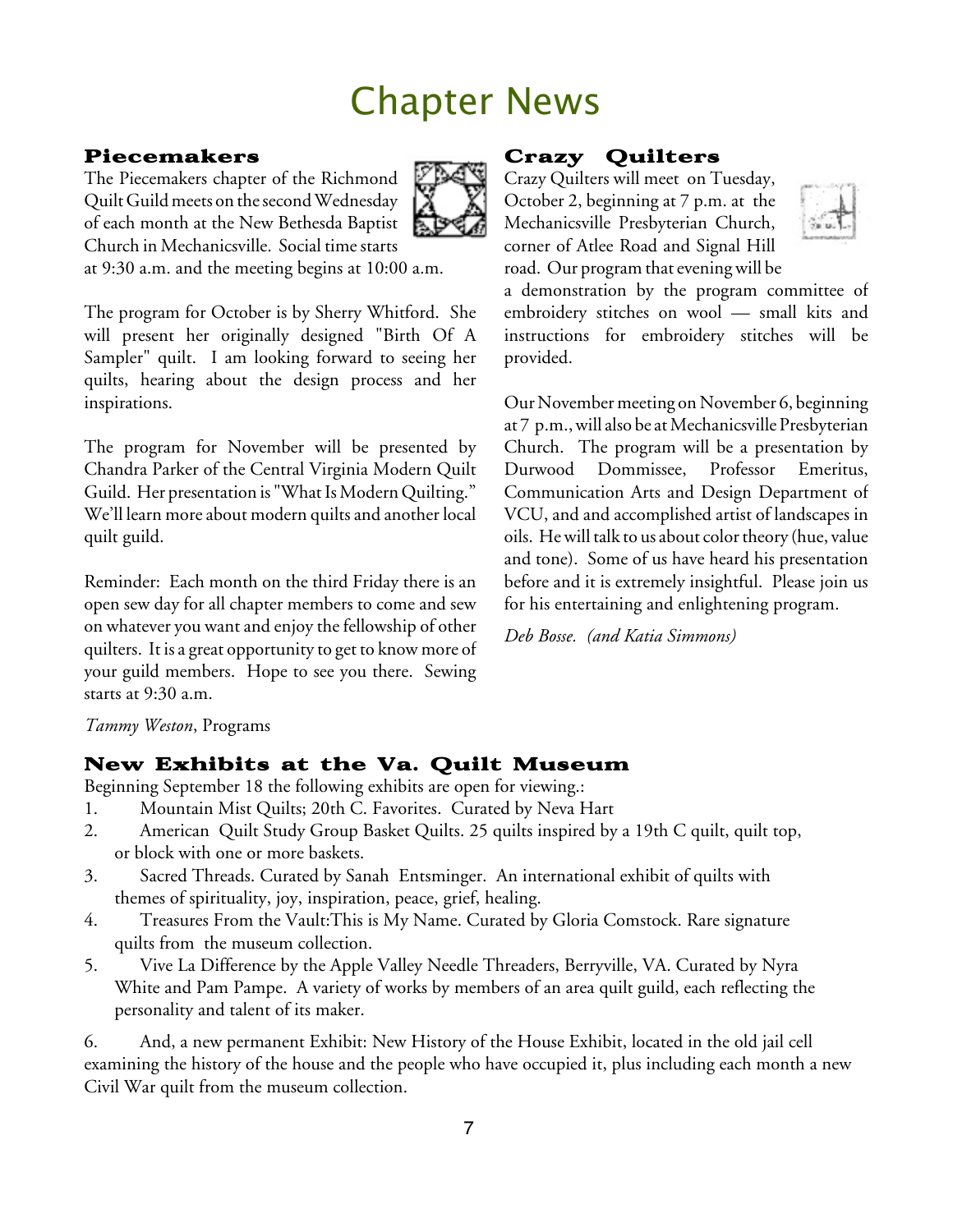# **Richmond Quilters' Guild Challenge 2019-MAQF**

*Please note: Form must be turned in to Sharon Gallegos, Hospitality Chapter no later than 11/20/18. (Sooner is encouraged.)*

| Brief Description of your quilt that will be posted next to your<br>$\alpha$ . The condition of $\alpha$ is a standard dependence of the contract contract $\alpha$ and $\alpha$ |  |
|----------------------------------------------------------------------------------------------------------------------------------------------------------------------------------|--|

quilt at the show: Include details such as inspiration for the design, techniques used, etc.

**\_\_\_\_\_\_\_\_\_\_\_\_\_\_\_\_\_\_\_\_\_\_\_\_\_\_\_\_\_\_\_\_\_\_\_\_\_\_\_\_\_\_\_\_\_\_\_\_\_\_\_\_\_\_\_\_\_\_**

**\_\_\_\_\_\_\_\_\_\_\_\_\_\_\_\_\_\_\_\_\_\_\_\_\_\_\_\_\_\_\_\_\_\_\_\_\_\_\_\_\_\_\_\_\_\_\_\_\_\_\_\_\_\_\_\_\_\_**

**\_\_\_\_\_\_\_\_\_\_\_\_\_\_\_\_\_\_\_\_\_\_\_\_\_\_\_\_\_\_\_\_\_\_\_\_\_\_\_\_\_\_\_\_\_\_\_\_\_\_\_\_\_\_\_\_\_\_**

**\_\_\_\_\_\_\_\_\_\_\_\_\_\_\_\_\_\_\_\_\_\_\_\_\_\_\_\_\_\_\_\_\_\_\_\_\_\_\_\_\_\_\_\_\_\_\_\_\_\_\_\_\_\_\_\_\_\_**

**\_\_\_\_\_\_\_\_\_\_\_\_\_\_\_\_\_\_\_\_\_\_\_\_\_\_\_\_\_\_\_\_\_\_\_\_\_\_\_\_\_\_\_\_\_\_\_\_\_\_\_\_\_\_\_\_\_\_**

Quilts will be collected by a representative from your chapter and must be turned in at your January Chapter meeting.

Questions, please contact Sharon Gallegos. Email **sgg7777@aol.com** (804) 382-7536